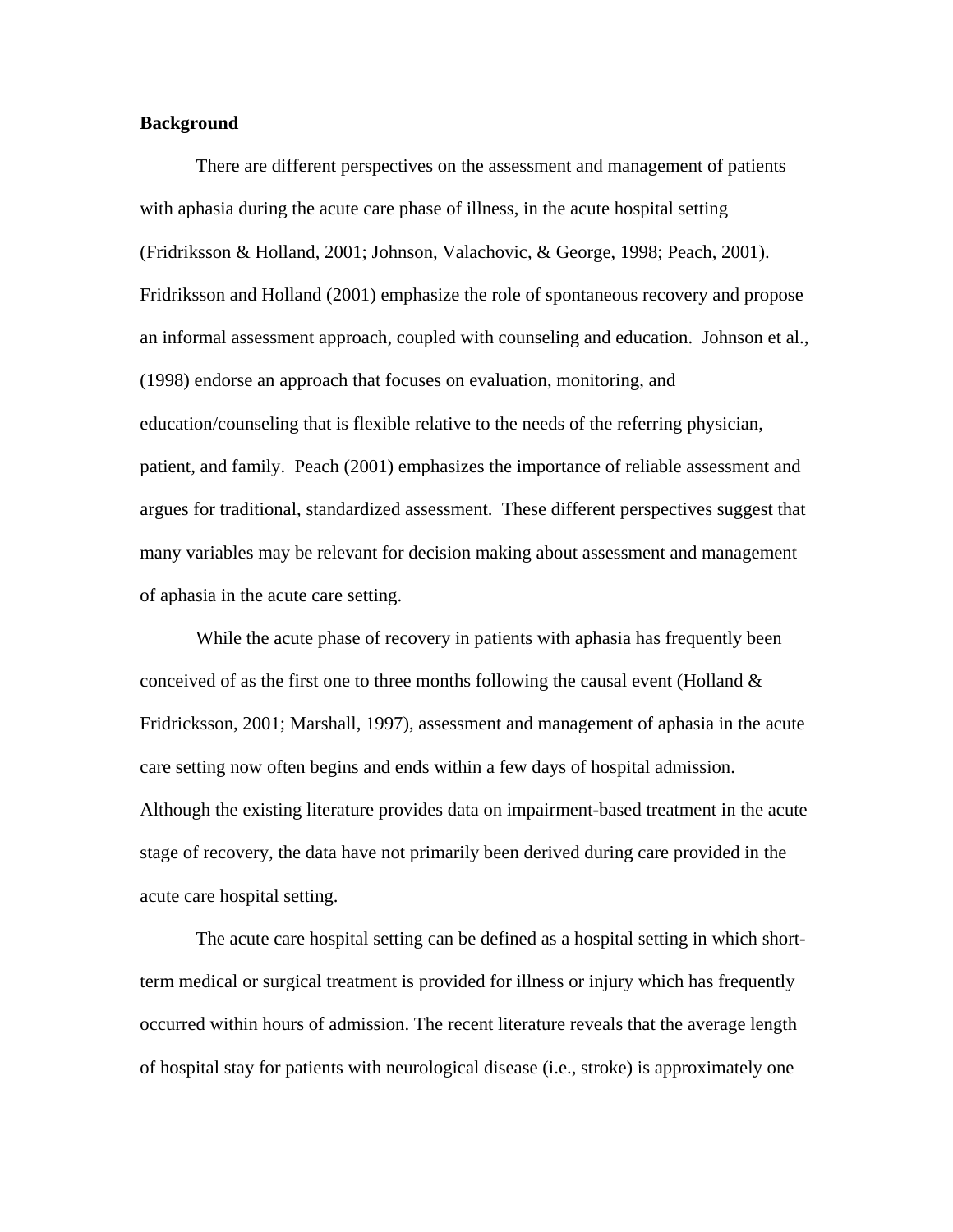week (with some variability) (DeFrances, Lucas, Bule, & Golosinskiy , 2008;

Fridriksson, Frank, & Vesselinov, 2005). Furthermore, most patients (98%) present with more than one medical diagnosis, with seven on average. This suggests that medical care may be complex and more involved then addressing only the recent neurological event. Additionally, short length of stay (LOS) suggests that any care provided in this setting typically will be limited.

In general, the variables which may influence assessment and management within the acute care setting have not been well described. The purpose of this retrospective, descriptive research study was to describe the assessment and care of people with aphasia in the acute care hospital setting and the variables that appear to influence that care.

# **Methods**

After obtaining Institutional Review Board (IRB) approval , the electronic medical records of 207 consented patients referred for aphasia in the acute hospital setting of a major tertiary care institution during a one-year period (2008) were identified and reviewed. (A portion of the data presented here is summarized in an invited but not yet published chapter). These 207 cases represent 29% of a total of 709 patients seen in 2008 by speech-language pathologists (SLPs) in our hospitals (the remaining 71% had nonaphasic cognitive-communication deficits and/or dysphagia, but no aphasia).

## **Patients**

All patients had a diagnosis of aphasia but may also have had other concomitant communication disorders (i.e., dysarthria, apraxia of speech, non-aphasic cognitivecommunication disorders).

#### **Analyses**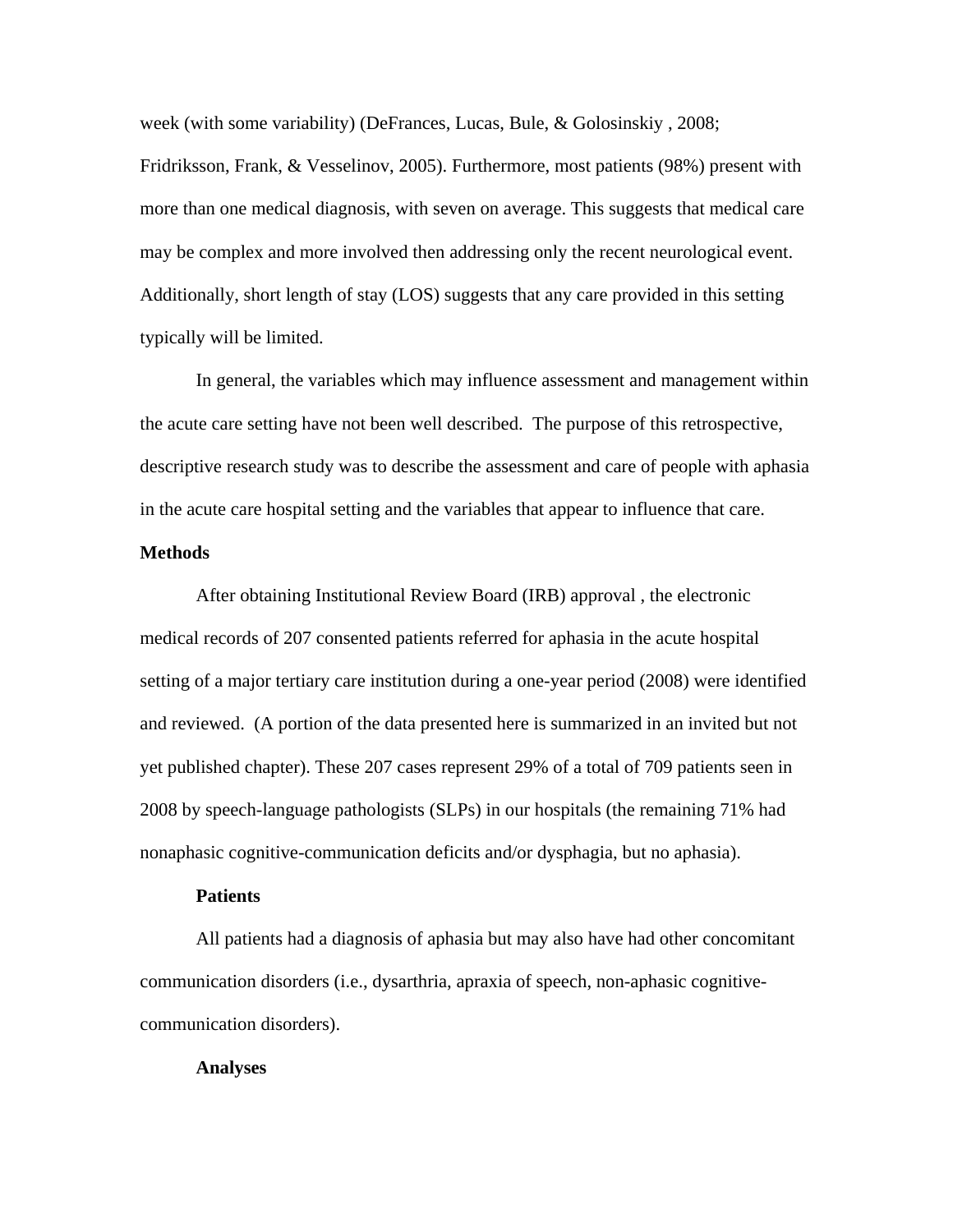Descriptive statistics were used to describe demographic and relevant medical and management variables. Variables included, but were not limited to: basic demographics (e.g., age, gender), etiology of aphasia, additional communication disorders, complicating medical conditions, length of hospital stay, number of treatment sessions, family involvement, and discharge location (e.g., rehabilitation, home, nursing home).

# **Results**

The mean age of patients with aphasia (PWA) was  $67.2$  years (SD = 17.9). The primary etiology for aphasia was non-hemorrhagic stroke (71%), followed by neurosurgery (usually for neoplasm) (16%), with a variety of etiologies (e.g., seizures, encephalitis, TBI, unoperated brain tumor) contributing to the remaining 13%. Thirty-six patients (17% of the sample) died within an average of 4.3 months following hospital discharge, but within the 2008 year. The average LOS was  $8.7$  days (SD = 10.9), but less than six days for 52% of patients, and less than 3 days for 28% of patients. Average time from admission to initial speech-language evaluation was 3.9 days  $(SD = 6)$  with 55% evaluated within the first two days after admission. For patients with a LOS greater than 10 days, evaluations often occurred later in their stay for various reasons, including a post-hospital admission causal stroke, medical instability, or the severity of their medical illness.

Management was characterized by a mean of  $1.2$  (SD = 1.3) therapy/management sessions, with family present an average of 1.1 sessions  $(SD = 1.1)$ . On average, there were  $1.2$  (SD = 1.3) unsuccessful attempts to provide care. Failed attempts to provide management occurred for a variety of reasons including nursing care, medical testing,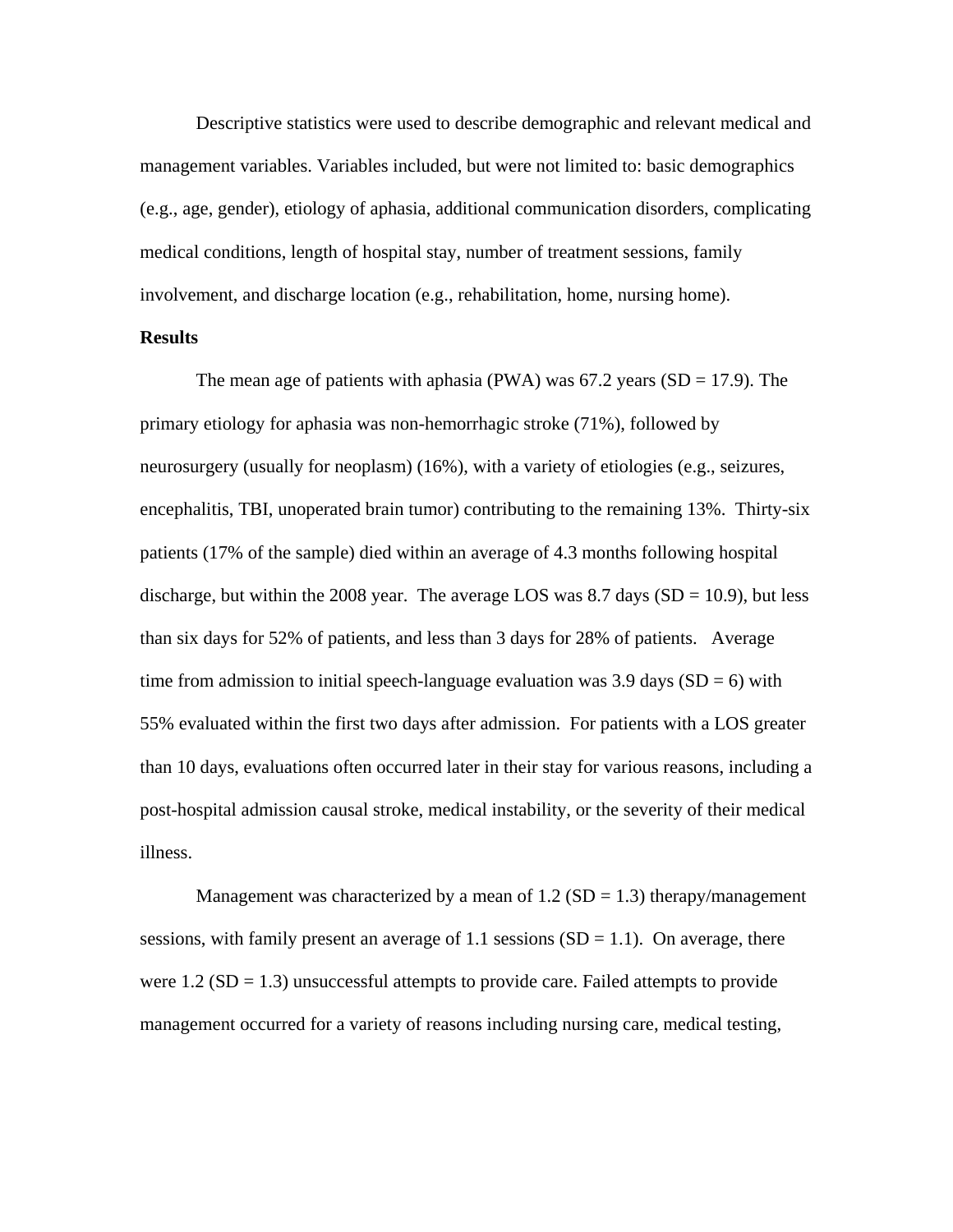care by other services, illness, inability to arouse the patient, or because the patient or family declined contact at the time.

Treatment following discharge was recommended for 65% of the patients. No further treatment was recommended for 16% of patients (reasons to be described). Reevaluation for consideration of therapy was recommended for 19% when the need or appropriateness for further therapy was uncertain (e.g., resolving deficit, severity of medical illness). Thirteen percent were referred for further treatment in an acute hospital rehabilitation setting. Fifty-two percent were referred for therapy in an outpatient on non-acute care setting. Half the patients were discharged home, 20% to an acute rehabilitation facility, 12% to a nursing home, 15% to a skilled nursing facility, and 3% to some other environment.

## **Discussion**

Speech-language services in the acute care hospital are typically provided in an environment characterized by short hospital stays and early post-onset evaluations in patients who are often quite ill. Time for assessment is most often very limited, usually must be done at bedside and in an uncontrolled environment, with patients who are rapidly changing, often dealing with a number of medical concerns, and just beginning to understand their new medical challenges and language difficulties. Our data provide evidence for limited management opportunities in this setting, including interaction with family. On average there were as many failed as successful attempts to provide care following the initial contact.

Based on our data and experience in this setting, we believe that a primary goal of assessment is to identify the primary communication problem (e.g., aphasia vs. non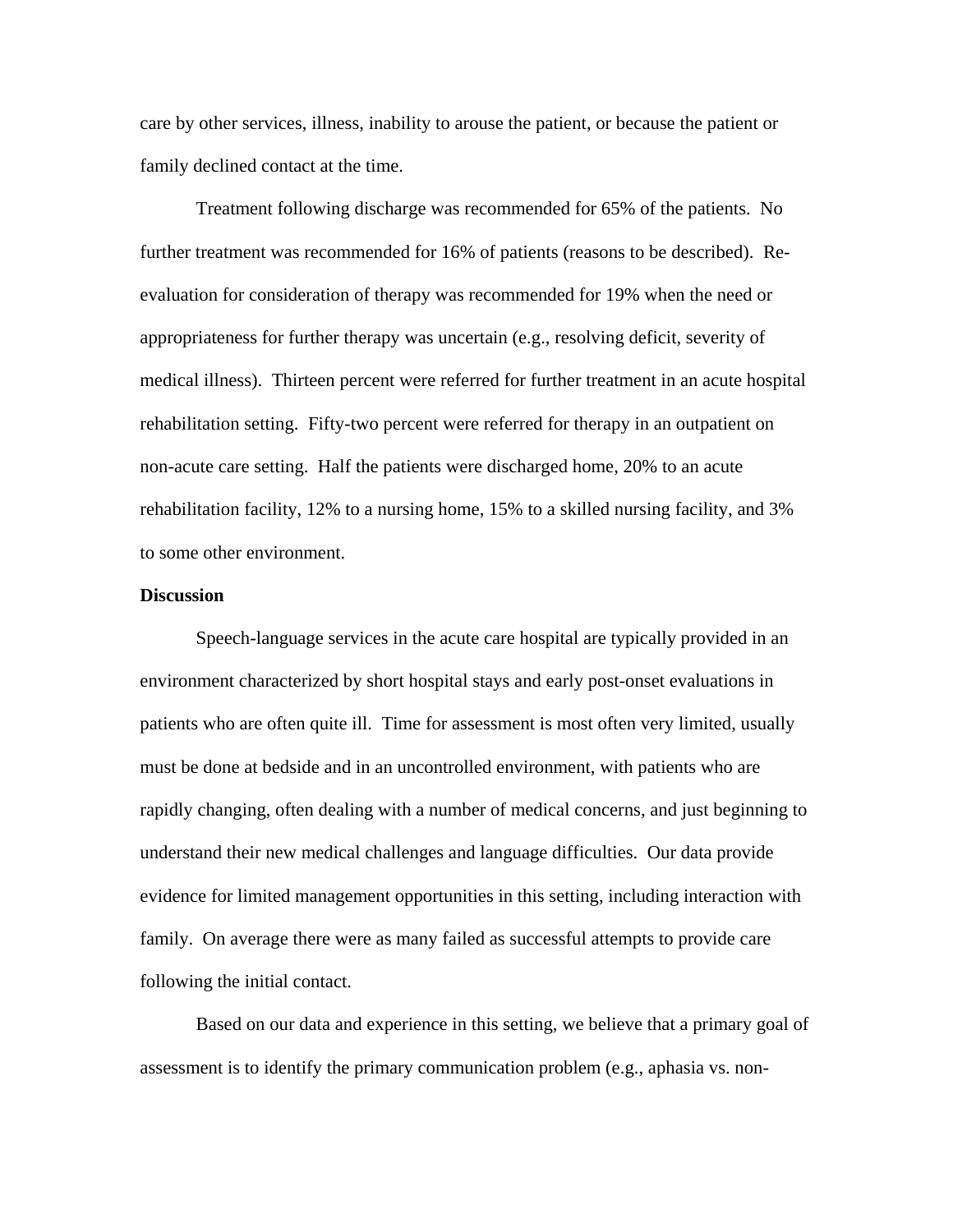aphasic cognitive communication disorder) and its general severity, and to provide education and counseling to the patient, family and other caregivers about the nature of aphasia, strategies to maximize successful communication, and plans for care following acute hospital discharge. While standardized tests might be administered, it is uncommon that comprehensive (i.e., lengthy) assessment and impairment-based treatment are feasible or appropriate in this setting.

Given the limited opportunities to interact with the patient and family (recognizing that there are exceptions), counseling and education should receive primary emphasis during assessment and management in the acute hospital setting. Most patients do need further treatment and/or re-evaluation which will typically be provided in an outpatient non-acute care setting. In general, we agree with the consultative model approach proposed by Johnson, et al. (1998) for speech-language pathologists diagnosing and managing patients with aphasia in the acute care setting. In summary, the results of this study suggest that "traditional structured assessment and management" of aphasia are neither feasible nor appropriate for a majority of people with aphasia in the acute care setting.